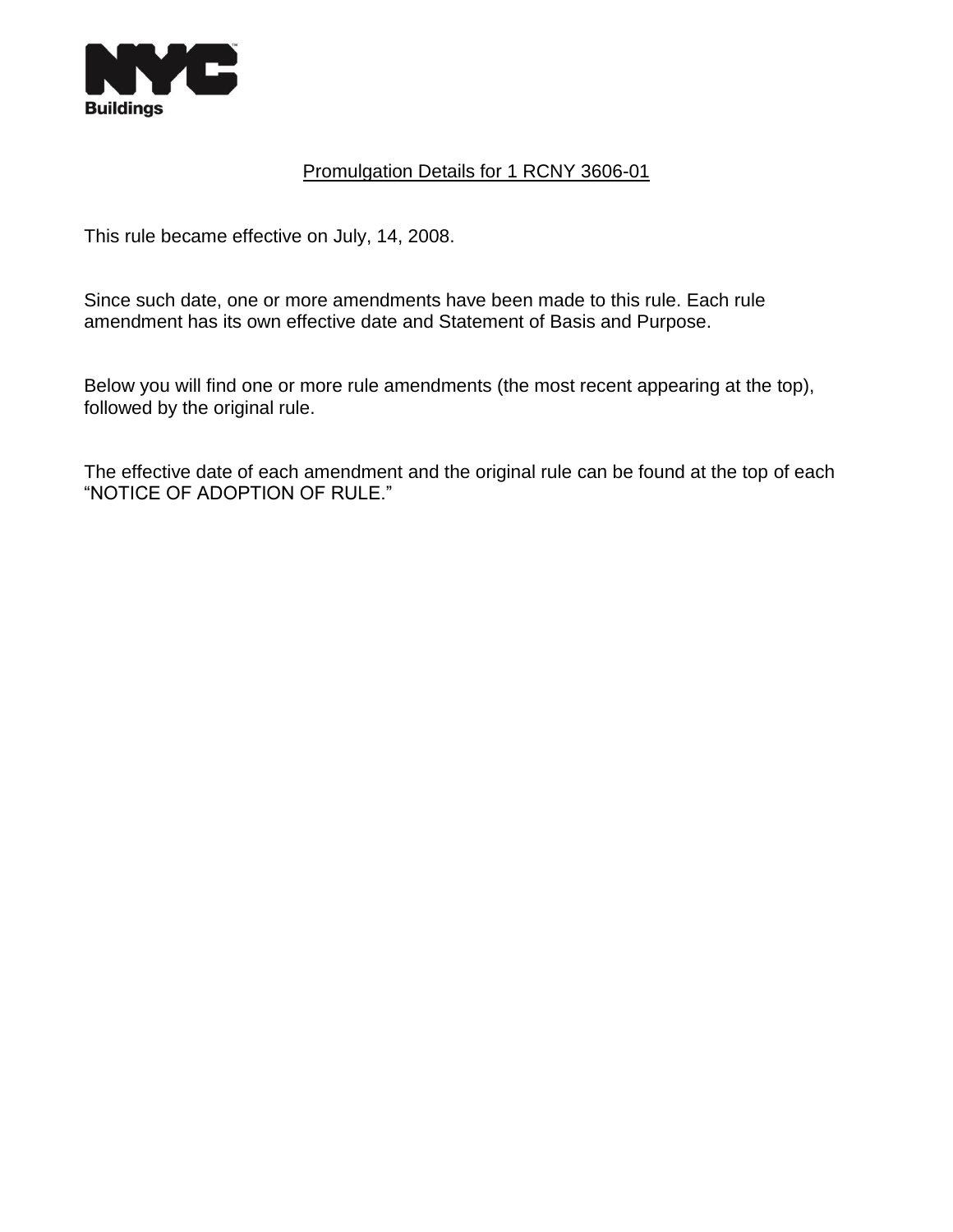#### **NOTICE OF ADOPTION OF RULE**

NOTICE IS HEREBY GIVEN, pursuant to the authority vested in the Commissioner of the Department of Buildings by Section 643 of the New York City Charter and in accordance with Section 1043 of the Charter, that the Department of Buildings hereby adopts the amendments to Section 3606-01 of Subchapter G of Chapter 3600 of Title 1 of the Official Compilation of the Rules of the City of New York, regarding the determination of market value of alteration applications for buildings in special flood hazard areas to increase the threshold for submitting calculations.

This set of rule amendments was first published on May 12, 2015 and a public hearing thereon was held on June 12, 2015. No comments were submitted either prior to or during the hearing.

Dated:

Sanley

Rick D. Chandler, P.E. **Commissioner**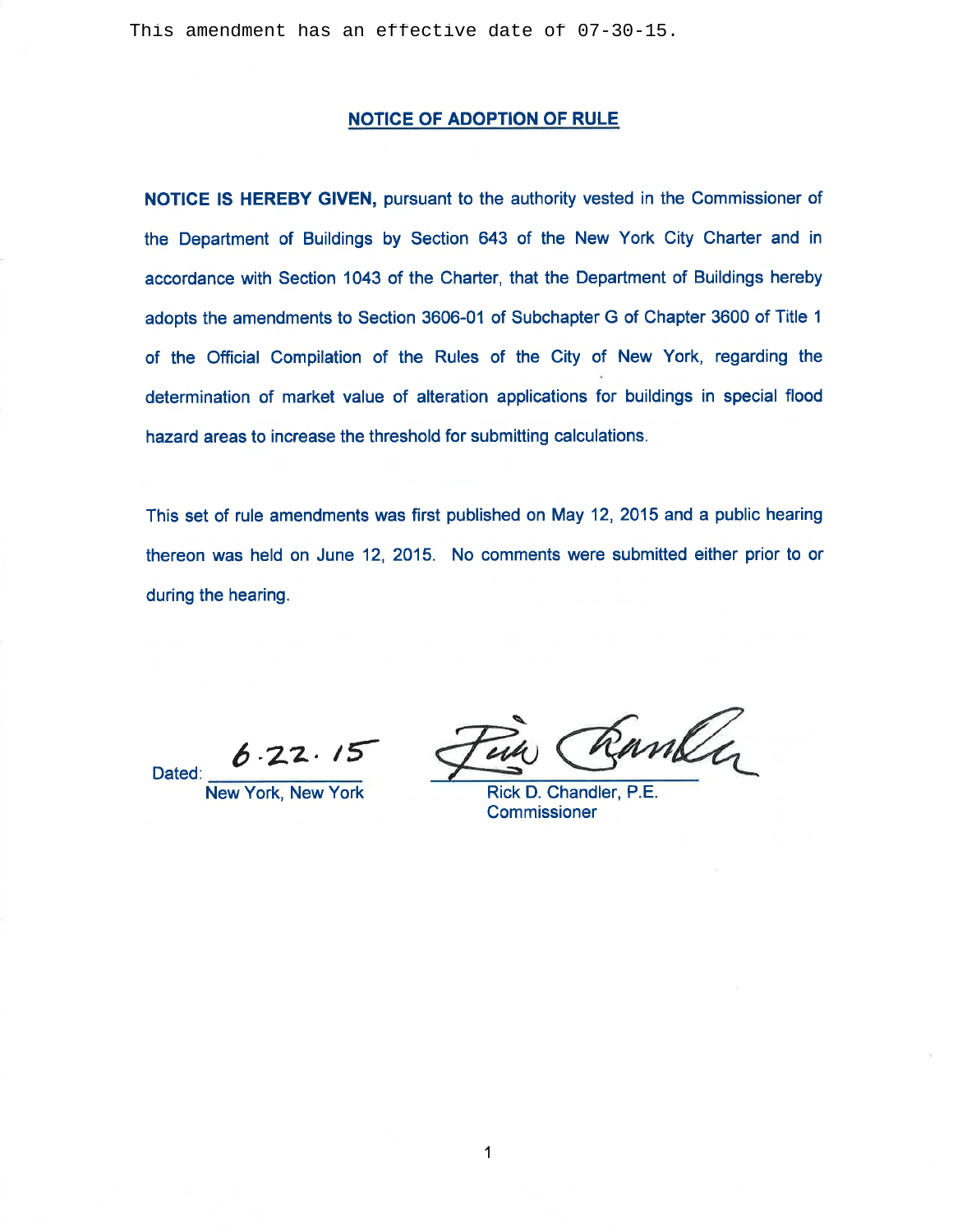#### **Statement of Basis and Purpose of Rule**

Prior to the revisions that have been adopted, this rule set out methods for calculating the market value of a structure to determine if a structure has been or will be substantially damaged or substantially improved as such term is defined in Appendix G of the New York City Building Code. This rule also mandated that when the cost of an alteration exceeds \$40,000, calculations must be submitted to the Department to verify that a building will not be substantially improved as a result of such alteration.

Subdivision (e) of this rule has been amended to clarify that signed-off work is not counted as part of the cost calculation.

Subdivision (g) of this rule has been amended to alter the trigger for which calculations are required to be submitted. The amendment allows the Department to effectively enforce the requirement of Appendix G both for structures of low and high market value. Applying the \$40,000 trigger universally over the entire stock of buildings in New York City is not the most effective use of either the City's or the building owner's resources, as buildings of substantial market value can perform alterations of significant scope without being deemed substantially improved.

For buildings of significant value this rule amendment allows smaller alterations that exceed \$40,000 dollars to proceed without presenting calculations to the Department, which will result in faster plan review and approval without compromising effective enforcement of the Department's regulations.

The Department of Buildings' authority for promulgating this rule and amendments thereto is found in sections 643 and 1043 of the New York City Charter, section 28- 104.7.11 of the New York City Administrative Code and section G 201.2 of the New York City Building Code.

New material is underlined. [Deleted material is in brackets.]

"Shall" and "must" denote mandatory requirements and may be used interchangeably in the rules of this department, unless otherwise specified or unless the context clearly indicates otherwise.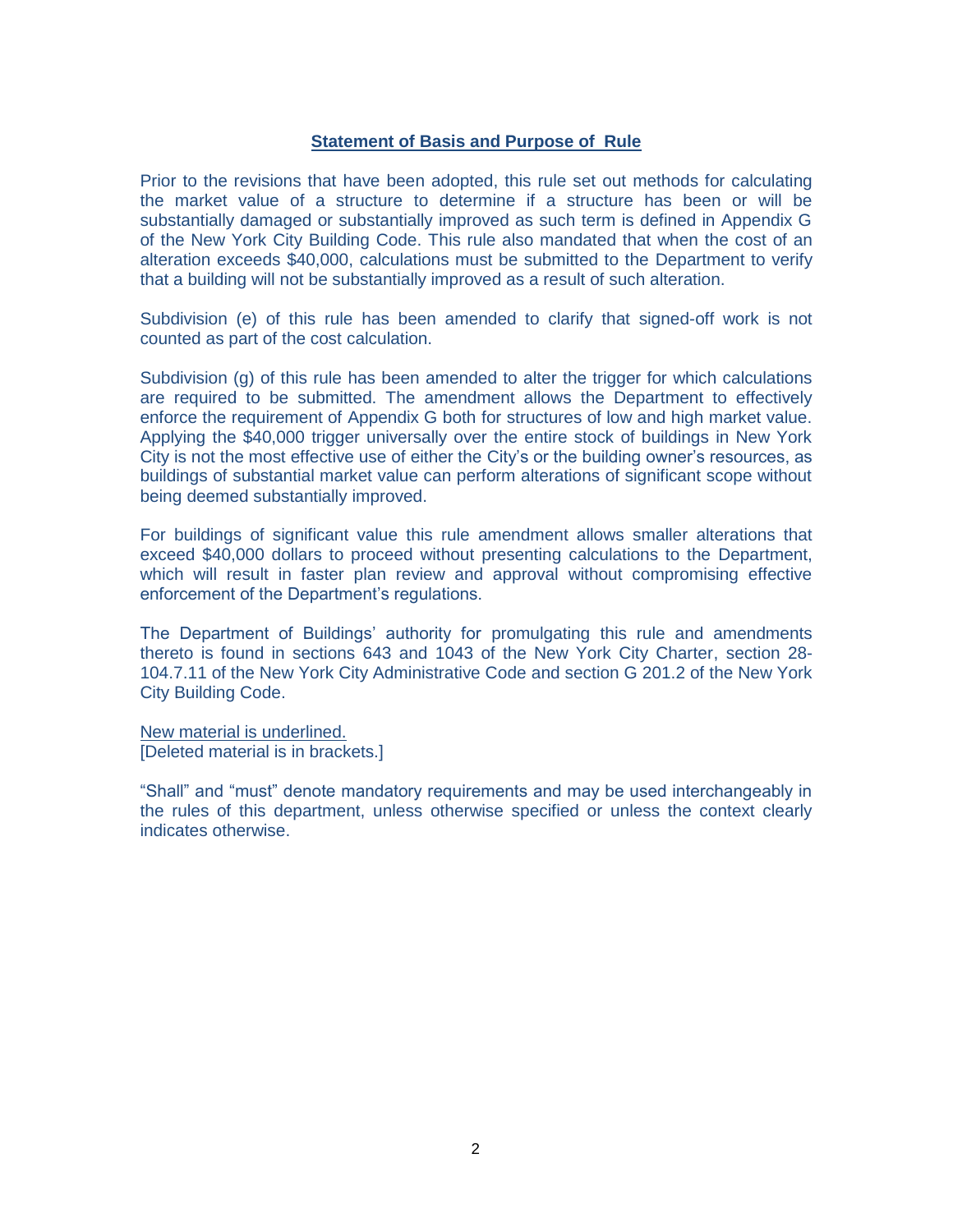Section 1. Paragraph (1) of subdivision (e) of Section 3606-01 of Subchapter G of Chapter 3600 of Title 1 of the Rules of the City of New York is amended to read as follows:

(e) Calculation of cost. To determine the cost of repairs, reconstructions, rehabilitations, additions or improvements of a building or structure, the applicant shall add together:

- (1) The costs for the given application, regardless of the time it takes to complete [and sign-off] the work, plus
- (2) The cost of all other work to be performed during the same period, including work filed under separate application(s) and including any minor alterations and ordinary repairs.

§2. Subdivision (g) of Section 3606-01 of Subchapter G of Chapter 3600 of Title 1 of the Rules of the City of New York is amended to read as follows:

(g) Application for construction document approval. For an alteration [exceeding \$40,000] that is not a substantial improvement with a cost exceeding the greater of (1) \$40,000 or (2) 25% of the market value of the structure as calculated in subdivision (d) of this section, the applicant shall include calculations of the market value of the structure and costs as outlined in this rule, and shall include any relevant backup documentation including either the online printout of the Department of Finance Final Assessment Roll or a copy of the real estate appraisal.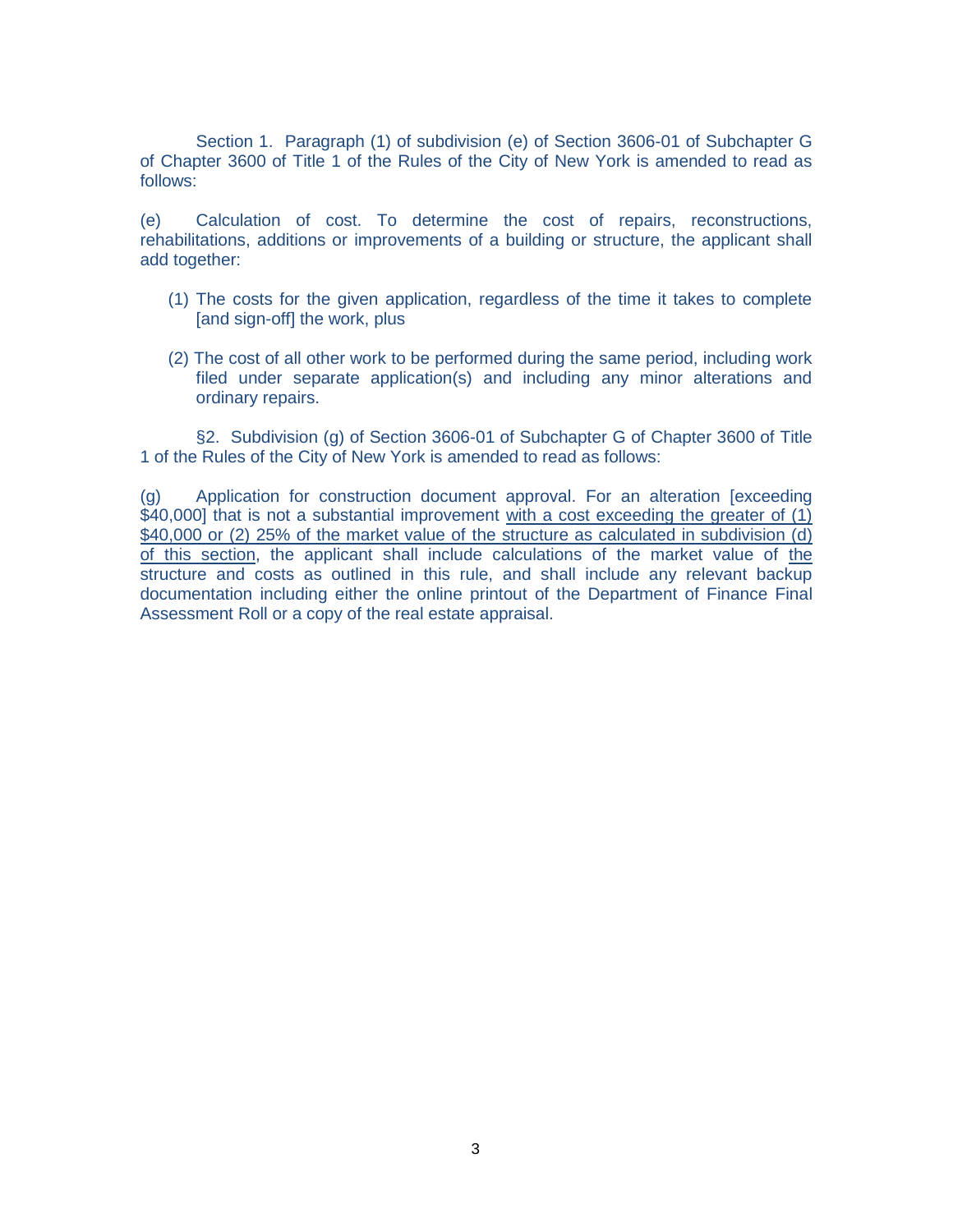This rule has an effective date of 07-14-08.

## NOTICE OF ADOPTION OF RULE

NOTICE IS HEREBY GIVEN, pursuant to the authority vested in the Commissioner of the Department of Buildings by Section 643 of the New York City Charter and in accordance with Section 1043 of the Charter, that the Department of Buildings hereby adopts the addition of Section 3606-01 to Subchapter G of Chapter 3600 of Title 1 of the Official Compilation of the Rules of the City of New York, regarding alteration applications, determinations of market value, and substantial improvements as they pertain to flood resistant construction.

This rule was first published on April 10, 2008 and a public hearing thereon was held on May 13, 2008.

2008 Dated: New York, New York

Robert LiMandri

**Acting Commissioner**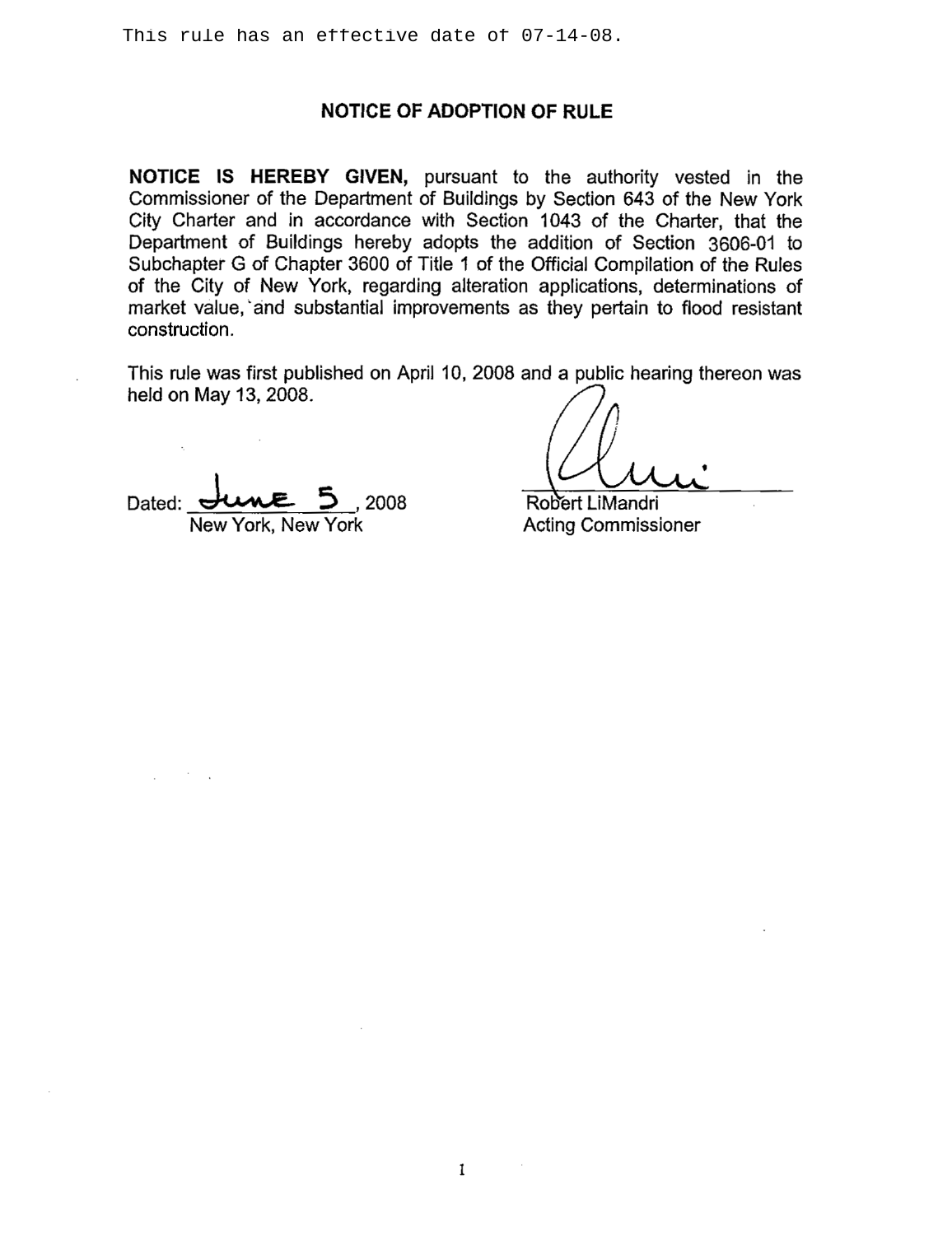Section 1. Chapter 3600 of title 1 of the Rules of the City of New York is amended by adding a new subchapter G to read as follows:

# Subchapter G Flood-resistant Construction

§3606-01 Alteration applications; determinations of market value and substantial improvement.

(a) Scope. This rule provides application submission requirements for alterations to structures located in areas of special flood hazard, provides the method for determining the market value of a structure, and provides the method for determining whether repairs, reconstructions, rehabilitations, additions or improvements constitute a substantial improvement.

(b) References. See Section BC G201.2 (definitions of market value of structure, substantial damage, and substantial improvement) and Section 28- 104.7.11.

(c) Applicant's statement. Applicants shall include in every alteration application the statement: "Work proposed in this application (is/is not) included in a substantial improvement as defined by Section BC G201.2 and 1 RCNY 3606-01."

(d) Calculation of market value. To determine the market value of a structure, the applicant shall use either of the two calculation methods below:

(1) Assessment roll option. Applicants shall utilize dollar amounts provided by the Department of Finance's most recent "Final Assessment Roll" by multiplying the total market value by the ratio (market value of structure to total market value):

| Market Value<br>of Structure        | Ξ | Estimated<br>Market Value<br>(Total) | x | Actual AV (Total) – Actual AV (Land)<br>Actual AV (Total)                      | (See<br>Example 1) |
|-------------------------------------|---|--------------------------------------|---|--------------------------------------------------------------------------------|--------------------|
| <u>or</u>                           |   |                                      |   |                                                                                |                    |
| <b>Market Value</b><br>of Structure | Ξ | Estimated<br>Market Value<br>(Total) | X | 6-20% Limitation (Total) – 6-20% Limitation (Land)<br>6-20% Limitation (Total) | (See<br>Example 2) |
| <u>or</u>                           |   |                                      |   |                                                                                |                    |
| <b>Market Value</b><br>of Structure | Ξ | Estimated<br>Market Value<br>(Total) | X | 8-30% Limitation (Total) - 8-30% Limitation (Land)<br>8-30% Limitation (Total) | (See<br>Example 3) |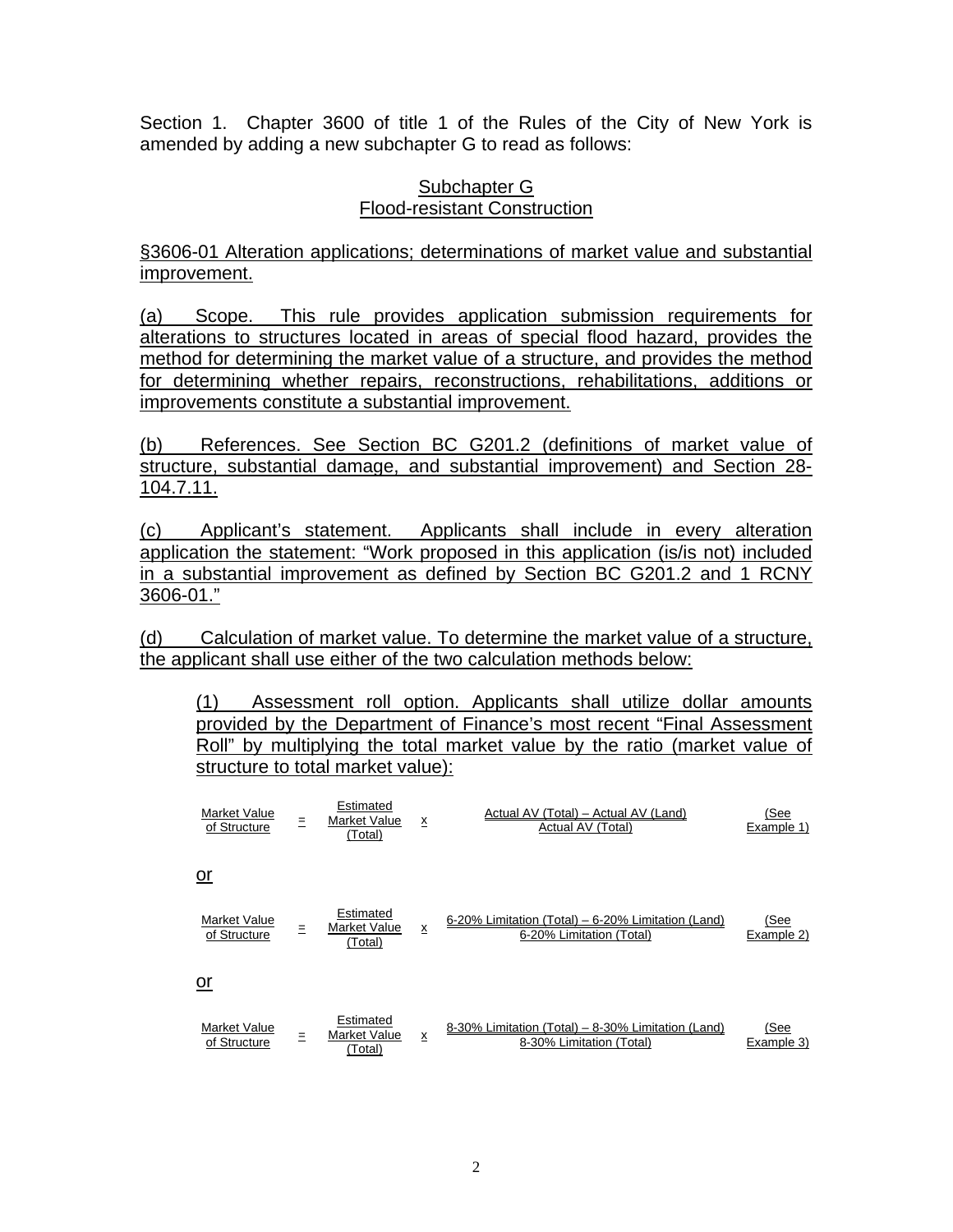or, at the option of the owner, or where the assessment roll method would not reflect the market value of structure because more than one building occupies a single tax lot,

(2) Appraisal option. Applicants shall utilize dollar amounts obtained from an appraisal performed by a New York State licensed Real Estate Appraiser and performed within one year of the filing of the alteration application:

Market Value of Structure Appraised Market Value  $\equiv$   $\frac{2\pi \mu \text{m} \cdot \text{m} \cdot \text{m}}{\text{(Land and Structure)}}$   $\equiv$   $\frac{2\pi \mu \text{m} \cdot \text{m}}{\text{(Land)}}$ Appraised Market Value

(e) Calculation of cost. To determine the cost of repairs, reconstructions, rehabilitations, additions or improvements of a building or structure, the applicant shall add together:

(1) The costs for the given application, regardless of the time it takes to complete and sign-off the work, plus

(2) The cost of all other work to be performed during the same period, including work filed under separate application(s) and including any minor alterations and ordinary repairs.

(f) Determination of substantial improvement. Work shall be deemed a substantial improvement if the cost as calculated in paragraph (e) equals or exceeds 50% of the market value of structure as calculated in paragraph (d). A substantial improvement shall also include work performed to a structure that has sustained substantial damage, as such term is defined in Section BC G201.2. In determining whether a structure has sustained substantial damage, the market value shall be calculated in accordance with paragraph (d) of this rule.

(g) Application for construction document approval. For an alteration exceeding \$40,000 that is not a substantial improvement, the applicant shall include calculations of the market value of structure and costs as outlined in this rule, and shall include any relevant backup documentation including either the online printout of the Department of Finance Final Assessment Roll or a copy of the real estate appraisal.

(h) Examples of calculation of market value. The Assessment Information for the following examples is based on information from the Final Assessment Roll as provided by the Department of Finance.

(1) Example 1; Actual A/V. For the purposes of this example, the assessed values for both the land and the total for the property are indicated as follows:

| <b>CRIPTION</b> | ______ | <b>TOTAL</b> |
|-----------------|--------|--------------|
|-----------------|--------|--------------|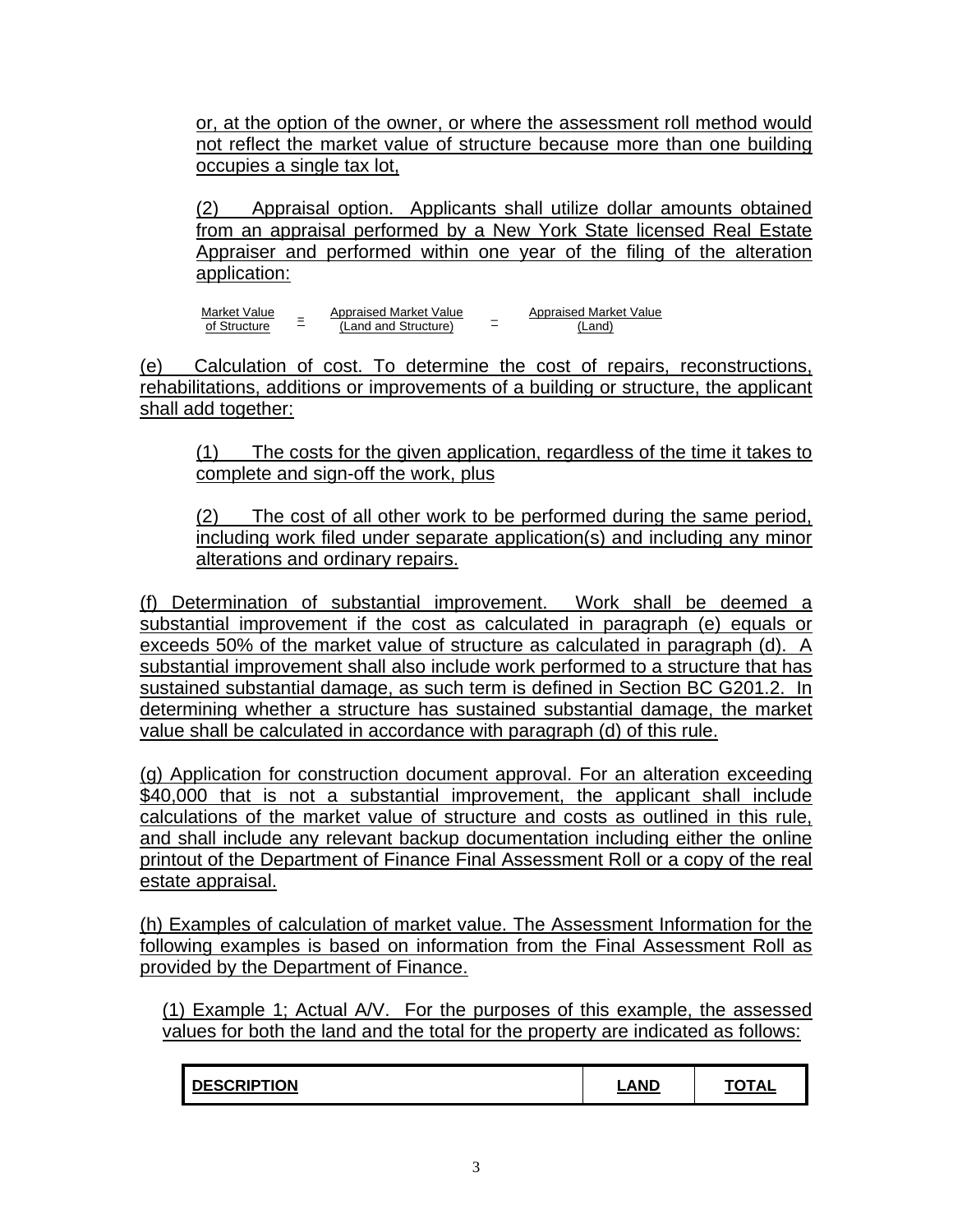| <b>ESTIMATED MARKET VALUE</b> |          | 814,000      |
|-------------------------------|----------|--------------|
| <b>ACTUAL</b><br>. AV         | 135,000  | 366,300      |
| <b>ACTUAL EX AV</b>           | U        | 136,080      |
| <b>TRANS AV</b>               | 135,000  | 363,<br>,150 |
| <b>TRANS EX AV</b>            | <u>v</u> | 136,080      |

The example property assessment roll indicates that the ESTIMATED MARKET VALUE is \$814,000 for both the land and the structure. Using the values in the prescribed formula, the market value of only the structure is calculated as follows:

| Market Value<br>of Structure | Ξ | <b>Estimated Market</b><br>Value (Total) | X               | Actual AV (Total) – Actual AV (Land)<br>Actual AV (Total) |
|------------------------------|---|------------------------------------------|-----------------|-----------------------------------------------------------|
| Market Value<br>of Structure | Ξ | \$814,000                                | $\underline{x}$ | $366,300 - 135,000$<br>366,300                            |
|                              | Ξ | \$814,000                                | X               | 63.15%                                                    |
|                              |   | \$514,041                                |                 |                                                           |

(2) Example 2; 6-20% Limitation. For the purposes of this example, the assessed values for both the land and the total for the property are indicated as follows:

| <b>DESCRIPTION</b>     | <b>LAND</b> | <b>TOTAL</b>        |
|------------------------|-------------|---------------------|
| ESTIMATED MARKET VALUE |             | 144,00 <sub>U</sub> |
| 6-20% LIMITATION       | 2.040       |                     |
| <b>ACTUAL EX AV</b>    | 1,570       |                     |

The example property assessment roll indicates that the ESTIMATED MARKET VALUE is \$144,000 for both the land and the structure. Using the values in the prescribed formula, the market value of only the structure is calculated as follows:

| Market Value<br>of Structure | Ξ | <b>Estimated Market</b><br>Value (Total) | $\underline{\mathsf{x}}$ | 6-20% Limitation (Total) – 6-20% Limitation (Land)<br>6-20% Limitation (Total) |
|------------------------------|---|------------------------------------------|--------------------------|--------------------------------------------------------------------------------|
| Market Value<br>of Structure | Ξ | \$144,000                                | x                        | $5,702 - 2,040$<br>5,702                                                       |
|                              | Ξ | \$144,000                                | $\underline{x}$          | 64.22%                                                                         |
|                              |   | \$92,481                                 |                          |                                                                                |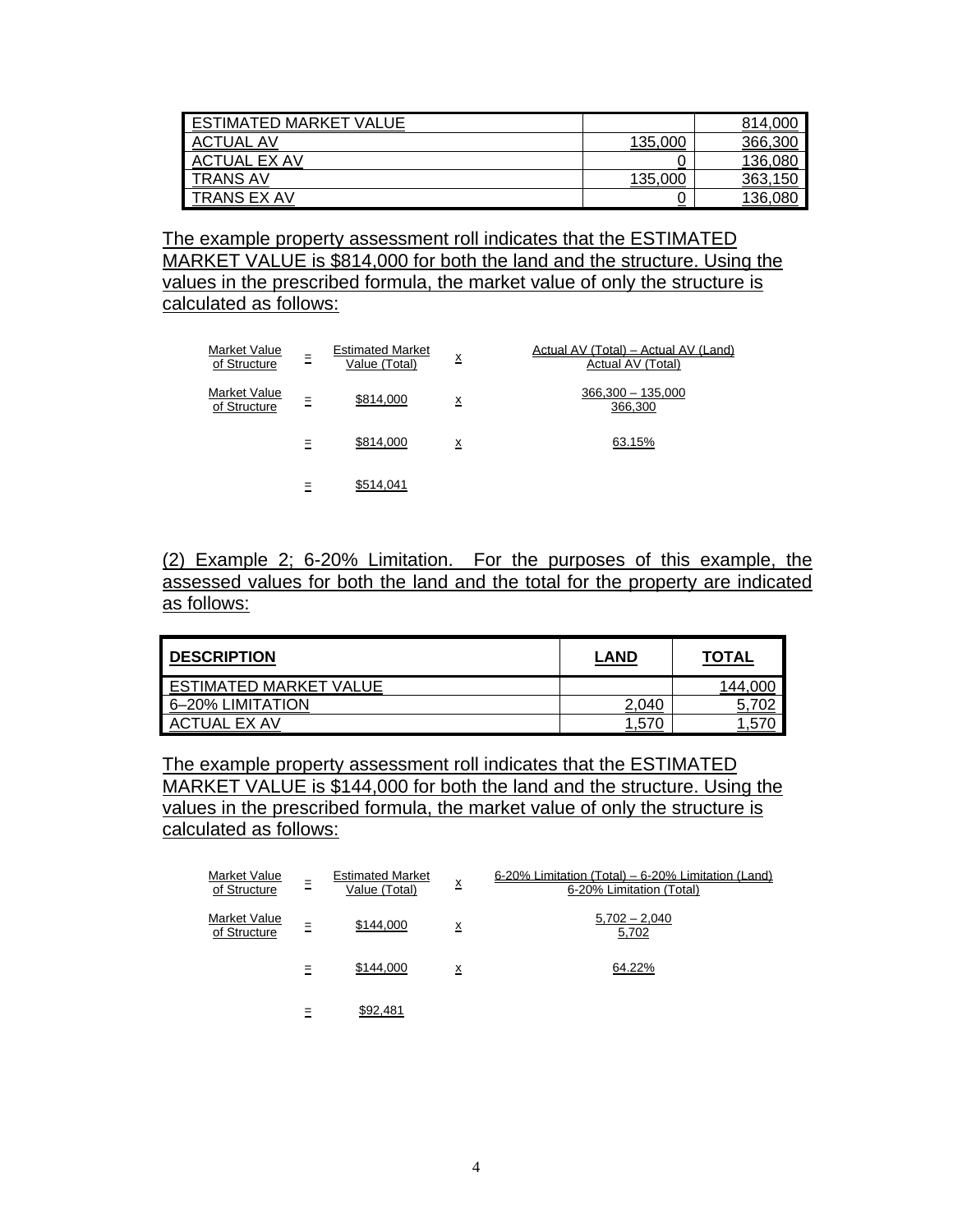(3) Example 3; 8-30% Limitation. For the purposes of this example, the assessed values for both the land and the total for the property are indicated as follows:

| <b>I DESCRIPTION</b>          | <b>LAND</b> | <b>TOTAL</b> |
|-------------------------------|-------------|--------------|
| <b>ESTIMATED MARKET VALUE</b> |             | 391          |
| 8-30% LIMITATION              | 13,050      |              |
| ACTI<br>UAL EX AV             | u           |              |

The example property assessment roll indicates that the ESTIMATED MARKET VALUE is \$391,000 for both the land and the structure. Using the values in the prescribed formula, the market value of only the structure is calculated as follows:

| Market Value<br>of Structure        | Ξ   | <b>Estimated Market</b><br>Value (Total) | Χ               | 8-30% Limitation (Total) - 8-30% Limitation (Land)<br>8-30% Limitation (Total) |
|-------------------------------------|-----|------------------------------------------|-----------------|--------------------------------------------------------------------------------|
| <b>Market Value</b><br>of Structure | Ξ   | \$391,000                                | $\underline{x}$ | $30,427 - 13,050$<br>30,427                                                    |
|                                     | $=$ | \$391,000                                | $\underline{x}$ | 57.11%                                                                         |
|                                     |     | \$223,302                                |                 |                                                                                |